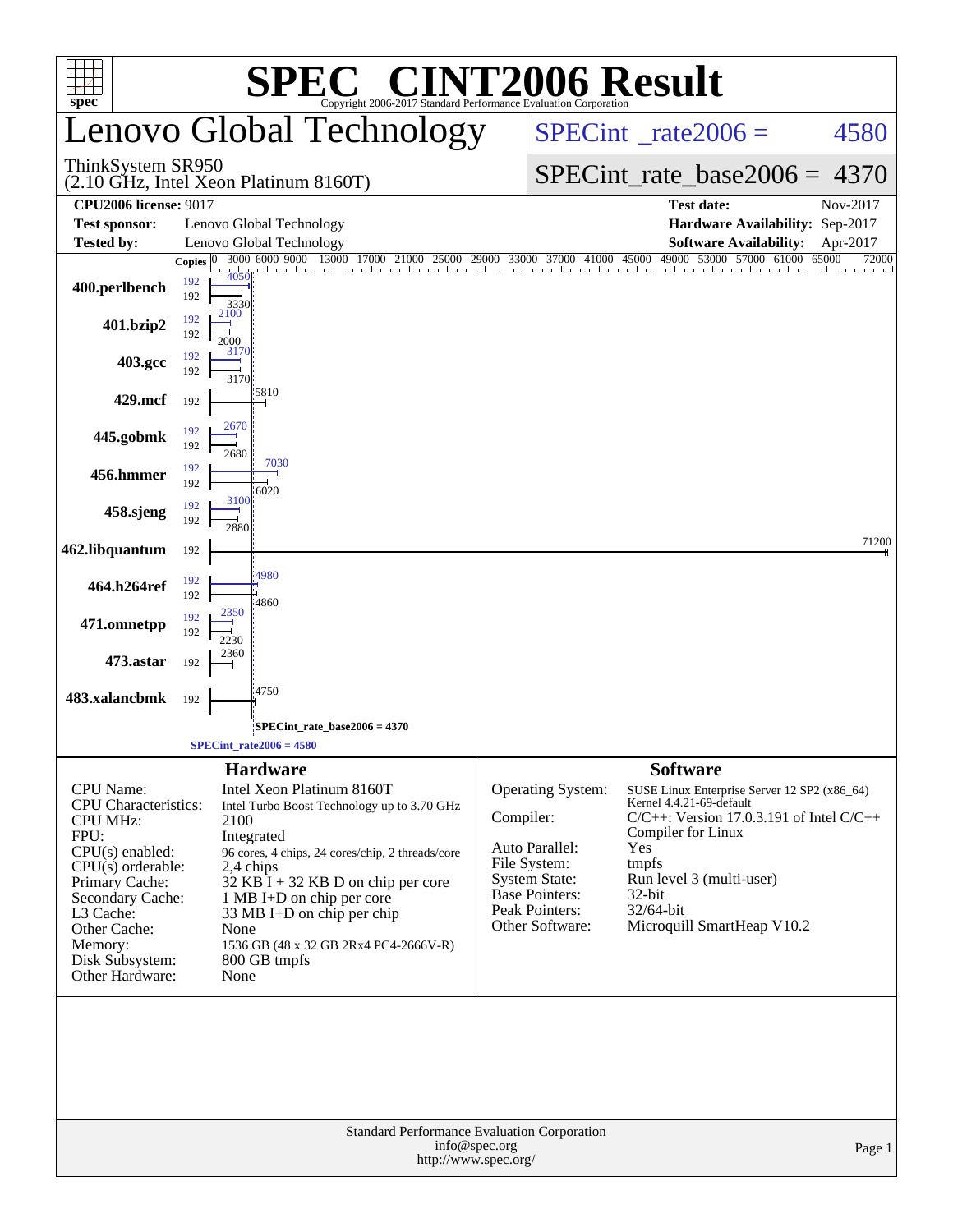

# enovo Global Technology

#### ThinkSystem SR950

(2.10 GHz, Intel Xeon Platinum 8160T)

SPECint rate $2006 = 4580$ 

### [SPECint\\_rate\\_base2006 =](http://www.spec.org/auto/cpu2006/Docs/result-fields.html#SPECintratebase2006) 4370

**[CPU2006 license:](http://www.spec.org/auto/cpu2006/Docs/result-fields.html#CPU2006license)** 9017 **[Test date:](http://www.spec.org/auto/cpu2006/Docs/result-fields.html#Testdate)** Nov-2017

**[Test sponsor:](http://www.spec.org/auto/cpu2006/Docs/result-fields.html#Testsponsor)** Lenovo Global Technology **[Hardware Availability:](http://www.spec.org/auto/cpu2006/Docs/result-fields.html#HardwareAvailability)** Sep-2017

**[Tested by:](http://www.spec.org/auto/cpu2006/Docs/result-fields.html#Testedby)** Lenovo Global Technology **[Software Availability:](http://www.spec.org/auto/cpu2006/Docs/result-fields.html#SoftwareAvailability)** Apr-2017

#### **[Results Table](http://www.spec.org/auto/cpu2006/Docs/result-fields.html#ResultsTable)**

|                                                                                                          | <b>Base</b>   |                |       |                |       |                |              | <b>Peak</b>   |                |              |                |              |                |              |
|----------------------------------------------------------------------------------------------------------|---------------|----------------|-------|----------------|-------|----------------|--------------|---------------|----------------|--------------|----------------|--------------|----------------|--------------|
| <b>Benchmark</b>                                                                                         | <b>Copies</b> | <b>Seconds</b> | Ratio | <b>Seconds</b> | Ratio | <b>Seconds</b> | Ratio        | <b>Copies</b> | <b>Seconds</b> | <b>Ratio</b> | <b>Seconds</b> | <b>Ratio</b> | <b>Seconds</b> | <b>Ratio</b> |
| 400.perlbench                                                                                            | 192           | 564            | 3330  | 565            | 3320  | 564            | 3330         | 192           | 462            | 4060         | 464            | 4040         | 464            | 4050         |
| 401.bzip2                                                                                                | 192           | 932            | 1990  | 928            | 2000  | 927            | <b>2000</b>  | 192           | 886            | 2090         | 884            | 2100         | 884            | 2100         |
| $403.\mathrm{gcc}$                                                                                       | 192           | 488            | 3170  | 488            | 3170  | 489            | 3160         | 192           | 488            | 3170         | 487            | 3170         | 487            | 3180         |
| $429$ .mcf                                                                                               | 192           | 301            | 5810  | 301            | 5820  | 303            | 5780         | 192           | 301            | 5810         | 301            | 5820         | 303            | 5780         |
| $445$ .gobmk                                                                                             | 192           | 751            | 2680  | 751            | 2680  | 751            | 2680         | 192           | 753            | 2680         | 754            | 2670         | 754            | 2670         |
| 456.hmmer                                                                                                | 192           | 297            | 6030  | 298            | 6020  | 298            | 6000l        | 192           | 255            | 7020         | 255            | 7030         | 255            | 7030         |
| $458$ .sjeng                                                                                             | 192           | 808            | 2880  | 807            | 2880  | 807            | <b>2880</b>  | 192           | 750            | 3100         | 750            | 3100         | 751            | 3090         |
| 462.libquantum                                                                                           | 192           | 55.7           | 71400 | 55.9           | 71200 | 55.9           | <b>71200</b> | 192           | 55.7           | 71400        | 55.9           | 71200        | 55.9           | 71200        |
| 464.h264ref                                                                                              | 192           | 875            | 4860  | 876            | 4850  | 873            | 4870         | 192           | 852            | 4980         | 857            | 4960         | 851            | 4990         |
| 471.omnetpp                                                                                              | 192           | 539            | 2220  | 538            | 2230  | 538            | 2230         | 192           | 512            | 2350         | 511            | 2350         | 512            | 2340         |
| $473$ . astar                                                                                            | 192           | 571            | 2360  | 571            | 2360  | 571            | 2360         | 192           | 571            | 2360         | 571            | 2360         | 571            | 2360         |
| 483.xalancbmk                                                                                            | 192           | 279            | 4740  | 279            | 4750  | 278            | 4770         | 192           | 279            | 4740         | 279            | 4750         | 278            | 4770         |
| Results appear in the order in which they were run. Bold underlined text indicates a median measurement. |               |                |       |                |       |                |              |               |                |              |                |              |                |              |

#### **[Submit Notes](http://www.spec.org/auto/cpu2006/Docs/result-fields.html#SubmitNotes)**

 The numactl mechanism was used to bind copies to processors. The config file option 'submit' was used to generate numactl commands to bind each copy to a specific processor. For details, please see the config file.

### **[Operating System Notes](http://www.spec.org/auto/cpu2006/Docs/result-fields.html#OperatingSystemNotes)**

 Stack size set to unlimited using "ulimit -s unlimited" Tmpfs filesystem can be set with: mount -t tmpfs -o size=800g tmpfs /home Process tuning setting:<br>echo 50000 > /proc echo 50000 > /proc/sys/kernel/sched\_cfs\_bandwidth\_slice\_us echo 240000000 > /proc/sys/kernel/sched\_latency\_ns echo 5000000 > /proc/sys/kernel/sched\_migration\_cost\_ns echo 100000000 > /proc/sys/kernel/sched\_min\_granularity\_ns echo 150000000 > /proc/sys/kernel/sched\_wakeup\_granularity\_ns

#### **[Platform Notes](http://www.spec.org/auto/cpu2006/Docs/result-fields.html#PlatformNotes)**

BIOS configuration: Choose Operating Mode set to Maximum Performance SNC set to Enable DCU Streamer Prefetcher set to Disable Stale AtoS set to Enable LLC dead line alloc set to Disable Sysinfo program /home/cpu2006-1.2-ic17.0u3/config/sysinfo.rev6993 Revision 6993 of 2015-11-06 (b5e8d4b4eb51ed28d7f98696cbe290c1) running on linux-uyxw Mon Nov 27 19:14:00 2017 Continued on next page

> Standard Performance Evaluation Corporation [info@spec.org](mailto:info@spec.org) <http://www.spec.org/>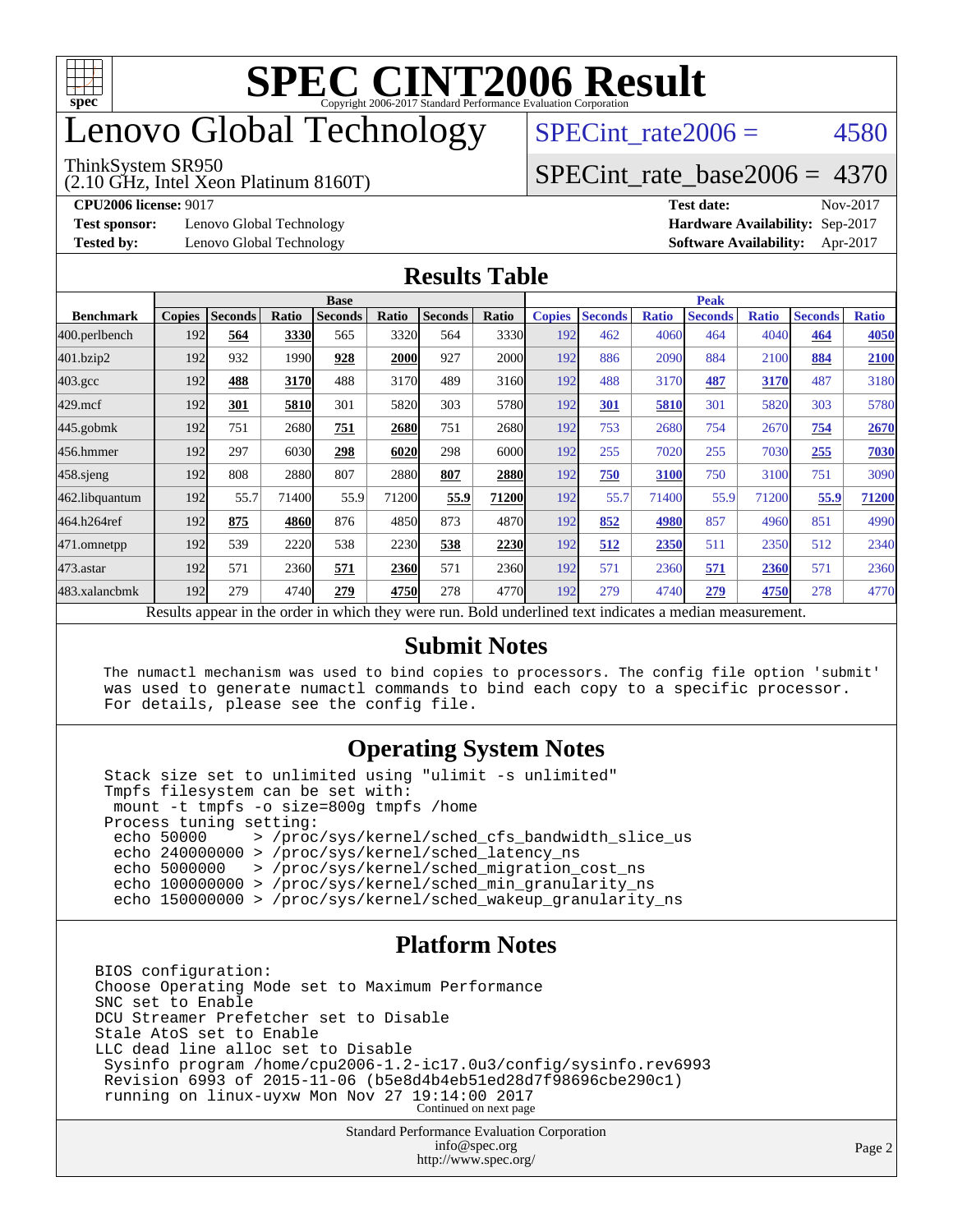

# enovo Global Technology

SPECint rate $2006 = 4580$ 

ThinkSystem SR950

(2.10 GHz, Intel Xeon Platinum 8160T)

[SPECint\\_rate\\_base2006 =](http://www.spec.org/auto/cpu2006/Docs/result-fields.html#SPECintratebase2006) 4370

**[Test sponsor:](http://www.spec.org/auto/cpu2006/Docs/result-fields.html#Testsponsor)** Lenovo Global Technology **[Hardware Availability:](http://www.spec.org/auto/cpu2006/Docs/result-fields.html#HardwareAvailability)** Sep-2017 **[Tested by:](http://www.spec.org/auto/cpu2006/Docs/result-fields.html#Testedby)** Lenovo Global Technology **[Software Availability:](http://www.spec.org/auto/cpu2006/Docs/result-fields.html#SoftwareAvailability)** Apr-2017

**[CPU2006 license:](http://www.spec.org/auto/cpu2006/Docs/result-fields.html#CPU2006license)** 9017 **[Test date:](http://www.spec.org/auto/cpu2006/Docs/result-fields.html#Testdate)** Nov-2017

#### **[Platform Notes \(Continued\)](http://www.spec.org/auto/cpu2006/Docs/result-fields.html#PlatformNotes)**

Standard Performance Evaluation Corporation [info@spec.org](mailto:info@spec.org) Page 3 This section contains SUT (System Under Test) info as seen by some common utilities. To remove or add to this section, see: <http://www.spec.org/cpu2006/Docs/config.html#sysinfo> From /proc/cpuinfo model name : Intel(R) Xeon(R) Platinum 8160T CPU @ 2.10GHz 4 "physical id"s (chips) 192 "processors" cores, siblings (Caution: counting these is hw and system dependent. The following excerpts from /proc/cpuinfo might not be reliable. Use with caution.) cpu cores : 24 siblings : 48 physical 0: cores 0 1 2 3 4 5 8 9 10 11 12 13 16 17 18 19 20 21 24 25 26 27 28 29 physical 1: cores 0 1 2 3 4 5 8 9 10 11 12 13 16 17 18 19 20 21 24 25 26 27 28 29 physical 2: cores 0 1 2 3 4 5 8 9 10 11 12 13 16 17 18 19 20 21 24 25 26 27 28 29 physical 3: cores 0 1 2 3 4 5 8 9 10 11 12 13 16 17 18 19 20 21 24 25 26 27 28 29 cache size : 33792 KB From /proc/meminfo<br>MemTotal: 1584766288 kB HugePages\_Total: 0<br>Hugepagesize: 2048 kB Hugepagesize: From /etc/\*release\* /etc/\*version\* SuSE-release: SUSE Linux Enterprise Server 12 (x86\_64) VERSION = 12 PATCHLEVEL = 2 # This file is deprecated and will be removed in a future service pack or release. # Please check /etc/os-release for details about this release. os-release: NAME="SLES" VERSION="12-SP2" VERSION\_ID="12.2" PRETTY\_NAME="SUSE Linux Enterprise Server 12 SP2" ID="sles" ANSI\_COLOR="0;32" CPE\_NAME="cpe:/o:suse:sles:12:sp2" uname -a: Linux linux-uyxw 4.4.21-69-default #1 SMP Tue Oct 25 10:58:20 UTC 2016 (9464f67) x86\_64 x86\_64 x86\_64 GNU/Linux run-level 3 Nov 27 19:12 Continued on next page

<http://www.spec.org/>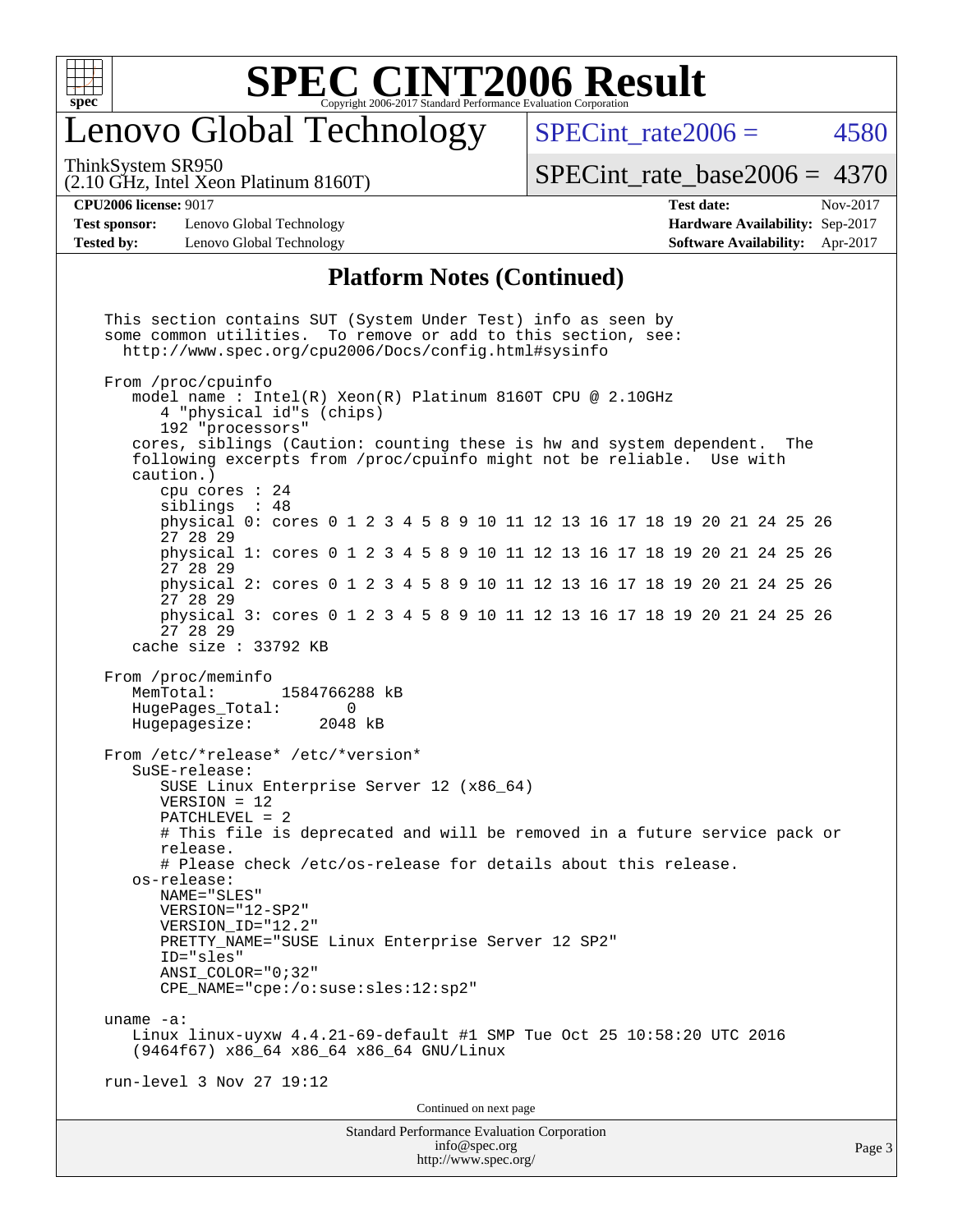

# enovo Global Technology

ThinkSystem SR950

SPECint rate $2006 = 4580$ 

[SPECint\\_rate\\_base2006 =](http://www.spec.org/auto/cpu2006/Docs/result-fields.html#SPECintratebase2006) 4370

(2.10 GHz, Intel Xeon Platinum 8160T)

**[Test sponsor:](http://www.spec.org/auto/cpu2006/Docs/result-fields.html#Testsponsor)** Lenovo Global Technology **[Hardware Availability:](http://www.spec.org/auto/cpu2006/Docs/result-fields.html#HardwareAvailability)** Sep-2017

**[CPU2006 license:](http://www.spec.org/auto/cpu2006/Docs/result-fields.html#CPU2006license)** 9017 **[Test date:](http://www.spec.org/auto/cpu2006/Docs/result-fields.html#Testdate)** Nov-2017 **[Tested by:](http://www.spec.org/auto/cpu2006/Docs/result-fields.html#Testedby)** Lenovo Global Technology **[Software Availability:](http://www.spec.org/auto/cpu2006/Docs/result-fields.html#SoftwareAvailability)** Apr-2017

#### **[Platform Notes \(Continued\)](http://www.spec.org/auto/cpu2006/Docs/result-fields.html#PlatformNotes)**

 SPEC is set to: /home/cpu2006-1.2-ic17.0u3 Filesystem Type Size Used Avail Use% Mounted on tmpfs tmpfs 800G 5.0G 796G 1% /home Additional information from dmidecode:

 Warning: Use caution when you interpret this section. The 'dmidecode' program reads system data which is "intended to allow hardware to be accurately determined", but the intent may not be met, as there are frequent changes to hardware, firmware, and the "DMTF SMBIOS" standard.

 BIOS Lenovo -[PSE103K-1.00]- 06/19/2017 Memory: 48x NO DIMM NO DIMM 48x Samsung M393A4K40BB2-CTD 32 GB 2 rank 2666 MHz

(End of data from sysinfo program)

#### **[General Notes](http://www.spec.org/auto/cpu2006/Docs/result-fields.html#GeneralNotes)**

Environment variables set by runspec before the start of the run: LD\_LIBRARY\_PATH = "/home/cpu2006-1.2-ic17.0u3/lib/ia32:/home/cpu2006-1.2-ic17.0u3/lib/intel64:/home/cpu2006-1.2-ic17.0u3/sh10.2"

 Binaries compiled on a system with 1x Intel Core i7-4790 CPU + 32GB RAM memory using Redhat Enterprise Linux 7.2 Transparent Huge Pages enabled by default Filesystem page cache cleared with: shell invocation of 'sync; echo 3 > /proc/sys/vm/drop\_caches' prior to run runspec command invoked through numactl i.e.: numactl --interleave=all runspec <etc>

### **[Base Compiler Invocation](http://www.spec.org/auto/cpu2006/Docs/result-fields.html#BaseCompilerInvocation)**

[C benchmarks](http://www.spec.org/auto/cpu2006/Docs/result-fields.html#Cbenchmarks):

[icc -m32 -L/opt/intel/compilers\\_and\\_libraries\\_2017/linux/lib/ia32](http://www.spec.org/cpu2006/results/res2017q4/cpu2006-20171211-51054.flags.html#user_CCbase_intel_icc_c29f3ff5a7ed067b11e4ec10a03f03ae)

[C++ benchmarks:](http://www.spec.org/auto/cpu2006/Docs/result-fields.html#CXXbenchmarks)

[icpc -m32 -L/opt/intel/compilers\\_and\\_libraries\\_2017/linux/lib/ia32](http://www.spec.org/cpu2006/results/res2017q4/cpu2006-20171211-51054.flags.html#user_CXXbase_intel_icpc_8c35c7808b62dab9ae41a1aa06361b6b)

### **[Base Portability Flags](http://www.spec.org/auto/cpu2006/Docs/result-fields.html#BasePortabilityFlags)**

 400.perlbench: [-D\\_FILE\\_OFFSET\\_BITS=64](http://www.spec.org/cpu2006/results/res2017q4/cpu2006-20171211-51054.flags.html#user_basePORTABILITY400_perlbench_file_offset_bits_64_438cf9856305ebd76870a2c6dc2689ab) [-DSPEC\\_CPU\\_LINUX\\_IA32](http://www.spec.org/cpu2006/results/res2017q4/cpu2006-20171211-51054.flags.html#b400.perlbench_baseCPORTABILITY_DSPEC_CPU_LINUX_IA32) 401.bzip2: [-D\\_FILE\\_OFFSET\\_BITS=64](http://www.spec.org/cpu2006/results/res2017q4/cpu2006-20171211-51054.flags.html#user_basePORTABILITY401_bzip2_file_offset_bits_64_438cf9856305ebd76870a2c6dc2689ab) 403.gcc: [-D\\_FILE\\_OFFSET\\_BITS=64](http://www.spec.org/cpu2006/results/res2017q4/cpu2006-20171211-51054.flags.html#user_basePORTABILITY403_gcc_file_offset_bits_64_438cf9856305ebd76870a2c6dc2689ab) 429.mcf: [-D\\_FILE\\_OFFSET\\_BITS=64](http://www.spec.org/cpu2006/results/res2017q4/cpu2006-20171211-51054.flags.html#user_basePORTABILITY429_mcf_file_offset_bits_64_438cf9856305ebd76870a2c6dc2689ab) 445.gobmk: [-D\\_FILE\\_OFFSET\\_BITS=64](http://www.spec.org/cpu2006/results/res2017q4/cpu2006-20171211-51054.flags.html#user_basePORTABILITY445_gobmk_file_offset_bits_64_438cf9856305ebd76870a2c6dc2689ab) 456.hmmer: [-D\\_FILE\\_OFFSET\\_BITS=64](http://www.spec.org/cpu2006/results/res2017q4/cpu2006-20171211-51054.flags.html#user_basePORTABILITY456_hmmer_file_offset_bits_64_438cf9856305ebd76870a2c6dc2689ab)

Continued on next page

Standard Performance Evaluation Corporation [info@spec.org](mailto:info@spec.org) <http://www.spec.org/>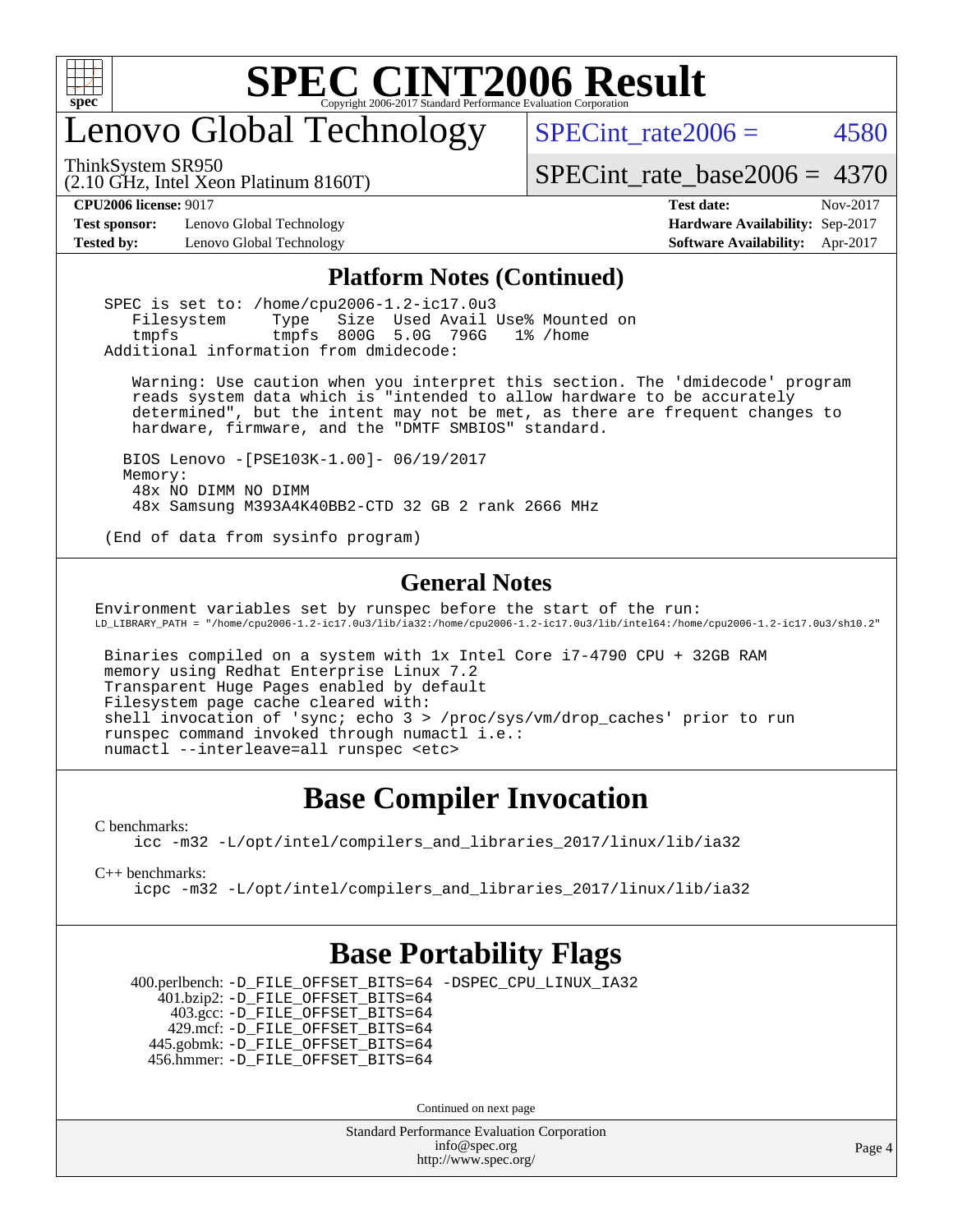

enovo Global Technology

(2.10 GHz, Intel Xeon Platinum 8160T) ThinkSystem SR950

SPECint rate $2006 = 4580$ 

[SPECint\\_rate\\_base2006 =](http://www.spec.org/auto/cpu2006/Docs/result-fields.html#SPECintratebase2006) 4370

**[Test sponsor:](http://www.spec.org/auto/cpu2006/Docs/result-fields.html#Testsponsor)** Lenovo Global Technology **[Hardware Availability:](http://www.spec.org/auto/cpu2006/Docs/result-fields.html#HardwareAvailability)** Sep-2017

**[CPU2006 license:](http://www.spec.org/auto/cpu2006/Docs/result-fields.html#CPU2006license)** 9017 **[Test date:](http://www.spec.org/auto/cpu2006/Docs/result-fields.html#Testdate)** Nov-2017 **[Tested by:](http://www.spec.org/auto/cpu2006/Docs/result-fields.html#Testedby)** Lenovo Global Technology **[Software Availability:](http://www.spec.org/auto/cpu2006/Docs/result-fields.html#SoftwareAvailability)** Apr-2017

# **[Base Portability Flags \(Continued\)](http://www.spec.org/auto/cpu2006/Docs/result-fields.html#BasePortabilityFlags)**

 458.sjeng: [-D\\_FILE\\_OFFSET\\_BITS=64](http://www.spec.org/cpu2006/results/res2017q4/cpu2006-20171211-51054.flags.html#user_basePORTABILITY458_sjeng_file_offset_bits_64_438cf9856305ebd76870a2c6dc2689ab) 462.libquantum: [-D\\_FILE\\_OFFSET\\_BITS=64](http://www.spec.org/cpu2006/results/res2017q4/cpu2006-20171211-51054.flags.html#user_basePORTABILITY462_libquantum_file_offset_bits_64_438cf9856305ebd76870a2c6dc2689ab) [-DSPEC\\_CPU\\_LINUX](http://www.spec.org/cpu2006/results/res2017q4/cpu2006-20171211-51054.flags.html#b462.libquantum_baseCPORTABILITY_DSPEC_CPU_LINUX) 464.h264ref: [-D\\_FILE\\_OFFSET\\_BITS=64](http://www.spec.org/cpu2006/results/res2017q4/cpu2006-20171211-51054.flags.html#user_basePORTABILITY464_h264ref_file_offset_bits_64_438cf9856305ebd76870a2c6dc2689ab) 471.omnetpp: [-D\\_FILE\\_OFFSET\\_BITS=64](http://www.spec.org/cpu2006/results/res2017q4/cpu2006-20171211-51054.flags.html#user_basePORTABILITY471_omnetpp_file_offset_bits_64_438cf9856305ebd76870a2c6dc2689ab) 473.astar: [-D\\_FILE\\_OFFSET\\_BITS=64](http://www.spec.org/cpu2006/results/res2017q4/cpu2006-20171211-51054.flags.html#user_basePORTABILITY473_astar_file_offset_bits_64_438cf9856305ebd76870a2c6dc2689ab) 483.xalancbmk: [-D\\_FILE\\_OFFSET\\_BITS=64](http://www.spec.org/cpu2006/results/res2017q4/cpu2006-20171211-51054.flags.html#user_basePORTABILITY483_xalancbmk_file_offset_bits_64_438cf9856305ebd76870a2c6dc2689ab) [-DSPEC\\_CPU\\_LINUX](http://www.spec.org/cpu2006/results/res2017q4/cpu2006-20171211-51054.flags.html#b483.xalancbmk_baseCXXPORTABILITY_DSPEC_CPU_LINUX)

# **[Base Optimization Flags](http://www.spec.org/auto/cpu2006/Docs/result-fields.html#BaseOptimizationFlags)**

[C benchmarks](http://www.spec.org/auto/cpu2006/Docs/result-fields.html#Cbenchmarks):

[-xCORE-AVX512](http://www.spec.org/cpu2006/results/res2017q4/cpu2006-20171211-51054.flags.html#user_CCbase_f-xCORE-AVX512) [-ipo](http://www.spec.org/cpu2006/results/res2017q4/cpu2006-20171211-51054.flags.html#user_CCbase_f-ipo) [-O3](http://www.spec.org/cpu2006/results/res2017q4/cpu2006-20171211-51054.flags.html#user_CCbase_f-O3) [-no-prec-div](http://www.spec.org/cpu2006/results/res2017q4/cpu2006-20171211-51054.flags.html#user_CCbase_f-no-prec-div) [-qopt-prefetch](http://www.spec.org/cpu2006/results/res2017q4/cpu2006-20171211-51054.flags.html#user_CCbase_f-qopt-prefetch) [-qopt-mem-layout-trans=3](http://www.spec.org/cpu2006/results/res2017q4/cpu2006-20171211-51054.flags.html#user_CCbase_f-qopt-mem-layout-trans_170f5be61cd2cedc9b54468c59262d5d)

[C++ benchmarks:](http://www.spec.org/auto/cpu2006/Docs/result-fields.html#CXXbenchmarks)

[-xCORE-AVX512](http://www.spec.org/cpu2006/results/res2017q4/cpu2006-20171211-51054.flags.html#user_CXXbase_f-xCORE-AVX512) [-ipo](http://www.spec.org/cpu2006/results/res2017q4/cpu2006-20171211-51054.flags.html#user_CXXbase_f-ipo) [-O3](http://www.spec.org/cpu2006/results/res2017q4/cpu2006-20171211-51054.flags.html#user_CXXbase_f-O3) [-no-prec-div](http://www.spec.org/cpu2006/results/res2017q4/cpu2006-20171211-51054.flags.html#user_CXXbase_f-no-prec-div) [-qopt-prefetch](http://www.spec.org/cpu2006/results/res2017q4/cpu2006-20171211-51054.flags.html#user_CXXbase_f-qopt-prefetch) [-qopt-mem-layout-trans=3](http://www.spec.org/cpu2006/results/res2017q4/cpu2006-20171211-51054.flags.html#user_CXXbase_f-qopt-mem-layout-trans_170f5be61cd2cedc9b54468c59262d5d) [-Wl,-z,muldefs](http://www.spec.org/cpu2006/results/res2017q4/cpu2006-20171211-51054.flags.html#user_CXXbase_link_force_multiple1_74079c344b956b9658436fd1b6dd3a8a) [-L/sh10.2 -lsmartheap](http://www.spec.org/cpu2006/results/res2017q4/cpu2006-20171211-51054.flags.html#user_CXXbase_SmartHeap_b831f2d313e2fffa6dfe3f00ffc1f1c0)

### **[Base Other Flags](http://www.spec.org/auto/cpu2006/Docs/result-fields.html#BaseOtherFlags)**

[C benchmarks](http://www.spec.org/auto/cpu2006/Docs/result-fields.html#Cbenchmarks):

403.gcc: [-Dalloca=\\_alloca](http://www.spec.org/cpu2006/results/res2017q4/cpu2006-20171211-51054.flags.html#b403.gcc_baseEXTRA_CFLAGS_Dalloca_be3056838c12de2578596ca5467af7f3)

# **[Peak Compiler Invocation](http://www.spec.org/auto/cpu2006/Docs/result-fields.html#PeakCompilerInvocation)**

[C benchmarks \(except as noted below\)](http://www.spec.org/auto/cpu2006/Docs/result-fields.html#Cbenchmarksexceptasnotedbelow): [icc -m32 -L/opt/intel/compilers\\_and\\_libraries\\_2017/linux/lib/ia32](http://www.spec.org/cpu2006/results/res2017q4/cpu2006-20171211-51054.flags.html#user_CCpeak_intel_icc_c29f3ff5a7ed067b11e4ec10a03f03ae)

 400.perlbench: [icc -m64](http://www.spec.org/cpu2006/results/res2017q4/cpu2006-20171211-51054.flags.html#user_peakCCLD400_perlbench_intel_icc_64bit_bda6cc9af1fdbb0edc3795bac97ada53) 401.bzip2: [icc -m64](http://www.spec.org/cpu2006/results/res2017q4/cpu2006-20171211-51054.flags.html#user_peakCCLD401_bzip2_intel_icc_64bit_bda6cc9af1fdbb0edc3795bac97ada53) 456.hmmer: [icc -m64](http://www.spec.org/cpu2006/results/res2017q4/cpu2006-20171211-51054.flags.html#user_peakCCLD456_hmmer_intel_icc_64bit_bda6cc9af1fdbb0edc3795bac97ada53) 458.sjeng: [icc -m64](http://www.spec.org/cpu2006/results/res2017q4/cpu2006-20171211-51054.flags.html#user_peakCCLD458_sjeng_intel_icc_64bit_bda6cc9af1fdbb0edc3795bac97ada53)

[C++ benchmarks:](http://www.spec.org/auto/cpu2006/Docs/result-fields.html#CXXbenchmarks)

[icpc -m32 -L/opt/intel/compilers\\_and\\_libraries\\_2017/linux/lib/ia32](http://www.spec.org/cpu2006/results/res2017q4/cpu2006-20171211-51054.flags.html#user_CXXpeak_intel_icpc_8c35c7808b62dab9ae41a1aa06361b6b)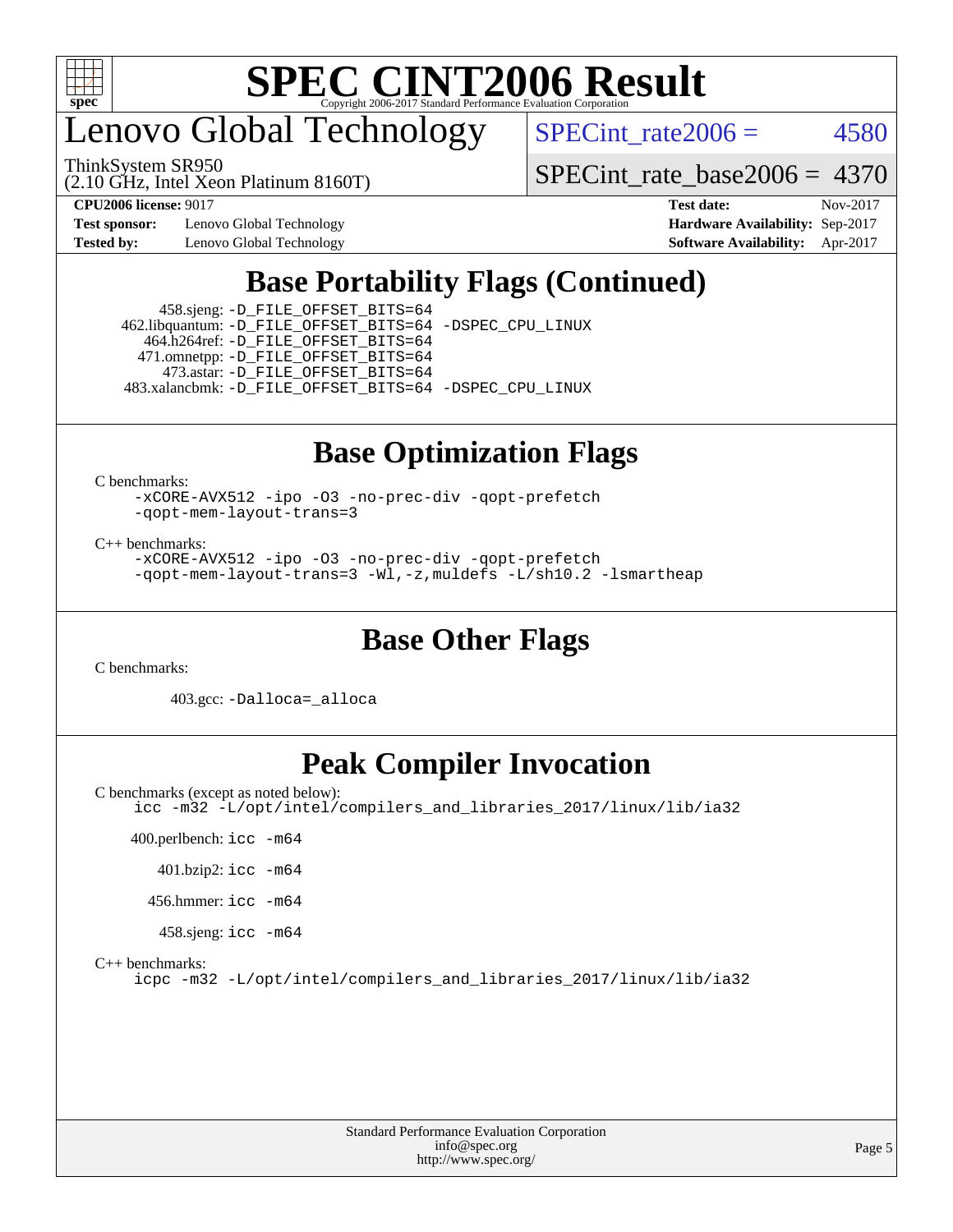

enovo Global Technology

ThinkSystem SR950

(2.10 GHz, Intel Xeon Platinum 8160T)

SPECint rate $2006 = 4580$ 

[SPECint\\_rate\\_base2006 =](http://www.spec.org/auto/cpu2006/Docs/result-fields.html#SPECintratebase2006) 4370

**[Test sponsor:](http://www.spec.org/auto/cpu2006/Docs/result-fields.html#Testsponsor)** Lenovo Global Technology **[Hardware Availability:](http://www.spec.org/auto/cpu2006/Docs/result-fields.html#HardwareAvailability)** Sep-2017

**[CPU2006 license:](http://www.spec.org/auto/cpu2006/Docs/result-fields.html#CPU2006license)** 9017 **[Test date:](http://www.spec.org/auto/cpu2006/Docs/result-fields.html#Testdate)** Nov-2017 **[Tested by:](http://www.spec.org/auto/cpu2006/Docs/result-fields.html#Testedby)** Lenovo Global Technology **[Software Availability:](http://www.spec.org/auto/cpu2006/Docs/result-fields.html#SoftwareAvailability)** Apr-2017

# **[Peak Portability Flags](http://www.spec.org/auto/cpu2006/Docs/result-fields.html#PeakPortabilityFlags)**

 400.perlbench: [-DSPEC\\_CPU\\_LP64](http://www.spec.org/cpu2006/results/res2017q4/cpu2006-20171211-51054.flags.html#b400.perlbench_peakCPORTABILITY_DSPEC_CPU_LP64) [-DSPEC\\_CPU\\_LINUX\\_X64](http://www.spec.org/cpu2006/results/res2017q4/cpu2006-20171211-51054.flags.html#b400.perlbench_peakCPORTABILITY_DSPEC_CPU_LINUX_X64) 401.bzip2: [-DSPEC\\_CPU\\_LP64](http://www.spec.org/cpu2006/results/res2017q4/cpu2006-20171211-51054.flags.html#suite_peakCPORTABILITY401_bzip2_DSPEC_CPU_LP64) 403.gcc: [-D\\_FILE\\_OFFSET\\_BITS=64](http://www.spec.org/cpu2006/results/res2017q4/cpu2006-20171211-51054.flags.html#user_peakPORTABILITY403_gcc_file_offset_bits_64_438cf9856305ebd76870a2c6dc2689ab) 429.mcf: [-D\\_FILE\\_OFFSET\\_BITS=64](http://www.spec.org/cpu2006/results/res2017q4/cpu2006-20171211-51054.flags.html#user_peakPORTABILITY429_mcf_file_offset_bits_64_438cf9856305ebd76870a2c6dc2689ab) 445.gobmk: [-D\\_FILE\\_OFFSET\\_BITS=64](http://www.spec.org/cpu2006/results/res2017q4/cpu2006-20171211-51054.flags.html#user_peakPORTABILITY445_gobmk_file_offset_bits_64_438cf9856305ebd76870a2c6dc2689ab) 456.hmmer: [-DSPEC\\_CPU\\_LP64](http://www.spec.org/cpu2006/results/res2017q4/cpu2006-20171211-51054.flags.html#suite_peakCPORTABILITY456_hmmer_DSPEC_CPU_LP64) 458.sjeng: [-DSPEC\\_CPU\\_LP64](http://www.spec.org/cpu2006/results/res2017q4/cpu2006-20171211-51054.flags.html#suite_peakCPORTABILITY458_sjeng_DSPEC_CPU_LP64) 462.libquantum: [-D\\_FILE\\_OFFSET\\_BITS=64](http://www.spec.org/cpu2006/results/res2017q4/cpu2006-20171211-51054.flags.html#user_peakPORTABILITY462_libquantum_file_offset_bits_64_438cf9856305ebd76870a2c6dc2689ab) [-DSPEC\\_CPU\\_LINUX](http://www.spec.org/cpu2006/results/res2017q4/cpu2006-20171211-51054.flags.html#b462.libquantum_peakCPORTABILITY_DSPEC_CPU_LINUX) 464.h264ref: [-D\\_FILE\\_OFFSET\\_BITS=64](http://www.spec.org/cpu2006/results/res2017q4/cpu2006-20171211-51054.flags.html#user_peakPORTABILITY464_h264ref_file_offset_bits_64_438cf9856305ebd76870a2c6dc2689ab) 471.omnetpp: [-D\\_FILE\\_OFFSET\\_BITS=64](http://www.spec.org/cpu2006/results/res2017q4/cpu2006-20171211-51054.flags.html#user_peakPORTABILITY471_omnetpp_file_offset_bits_64_438cf9856305ebd76870a2c6dc2689ab) 473.astar: [-D\\_FILE\\_OFFSET\\_BITS=64](http://www.spec.org/cpu2006/results/res2017q4/cpu2006-20171211-51054.flags.html#user_peakPORTABILITY473_astar_file_offset_bits_64_438cf9856305ebd76870a2c6dc2689ab) 483.xalancbmk: [-D\\_FILE\\_OFFSET\\_BITS=64](http://www.spec.org/cpu2006/results/res2017q4/cpu2006-20171211-51054.flags.html#user_peakPORTABILITY483_xalancbmk_file_offset_bits_64_438cf9856305ebd76870a2c6dc2689ab) [-DSPEC\\_CPU\\_LINUX](http://www.spec.org/cpu2006/results/res2017q4/cpu2006-20171211-51054.flags.html#b483.xalancbmk_peakCXXPORTABILITY_DSPEC_CPU_LINUX)

# **[Peak Optimization Flags](http://www.spec.org/auto/cpu2006/Docs/result-fields.html#PeakOptimizationFlags)**

[C benchmarks](http://www.spec.org/auto/cpu2006/Docs/result-fields.html#Cbenchmarks):

Standard Performance Evaluation Corporation 400.perlbench: [-prof-gen](http://www.spec.org/cpu2006/results/res2017q4/cpu2006-20171211-51054.flags.html#user_peakPASS1_CFLAGSPASS1_LDCFLAGS400_perlbench_prof_gen_e43856698f6ca7b7e442dfd80e94a8fc)(pass 1) [-prof-use](http://www.spec.org/cpu2006/results/res2017q4/cpu2006-20171211-51054.flags.html#user_peakPASS2_CFLAGSPASS2_LDCFLAGS400_perlbench_prof_use_bccf7792157ff70d64e32fe3e1250b55)(pass 2) [-xCORE-AVX512](http://www.spec.org/cpu2006/results/res2017q4/cpu2006-20171211-51054.flags.html#user_peakPASS2_CFLAGSPASS2_LDCFLAGS400_perlbench_f-xCORE-AVX512)(pass 2) [-par-num-threads=1](http://www.spec.org/cpu2006/results/res2017q4/cpu2006-20171211-51054.flags.html#user_peakPASS1_CFLAGSPASS1_LDCFLAGS400_perlbench_par_num_threads_786a6ff141b4e9e90432e998842df6c2)(pass 1) [-ipo](http://www.spec.org/cpu2006/results/res2017q4/cpu2006-20171211-51054.flags.html#user_peakPASS2_CFLAGSPASS2_LDCFLAGS400_perlbench_f-ipo)(pass 2) [-O3](http://www.spec.org/cpu2006/results/res2017q4/cpu2006-20171211-51054.flags.html#user_peakPASS2_CFLAGSPASS2_LDCFLAGS400_perlbench_f-O3)(pass 2) [-no-prec-div](http://www.spec.org/cpu2006/results/res2017q4/cpu2006-20171211-51054.flags.html#user_peakPASS2_CFLAGSPASS2_LDCFLAGS400_perlbench_f-no-prec-div)(pass 2) [-auto-ilp32](http://www.spec.org/cpu2006/results/res2017q4/cpu2006-20171211-51054.flags.html#user_peakCOPTIMIZE400_perlbench_f-auto-ilp32) [-qopt-mem-layout-trans=3](http://www.spec.org/cpu2006/results/res2017q4/cpu2006-20171211-51054.flags.html#user_peakCOPTIMIZE400_perlbench_f-qopt-mem-layout-trans_170f5be61cd2cedc9b54468c59262d5d) 401.bzip2: [-prof-gen](http://www.spec.org/cpu2006/results/res2017q4/cpu2006-20171211-51054.flags.html#user_peakPASS1_CFLAGSPASS1_LDCFLAGS401_bzip2_prof_gen_e43856698f6ca7b7e442dfd80e94a8fc)(pass 1) [-prof-use](http://www.spec.org/cpu2006/results/res2017q4/cpu2006-20171211-51054.flags.html#user_peakPASS2_CFLAGSPASS2_LDCFLAGS401_bzip2_prof_use_bccf7792157ff70d64e32fe3e1250b55)(pass 2) [-xCORE-AVX512](http://www.spec.org/cpu2006/results/res2017q4/cpu2006-20171211-51054.flags.html#user_peakPASS2_CFLAGSPASS2_LDCFLAGS401_bzip2_f-xCORE-AVX512)(pass 2) [-par-num-threads=1](http://www.spec.org/cpu2006/results/res2017q4/cpu2006-20171211-51054.flags.html#user_peakPASS1_CFLAGSPASS1_LDCFLAGS401_bzip2_par_num_threads_786a6ff141b4e9e90432e998842df6c2)(pass 1) [-ipo](http://www.spec.org/cpu2006/results/res2017q4/cpu2006-20171211-51054.flags.html#user_peakPASS2_CFLAGSPASS2_LDCFLAGS401_bzip2_f-ipo)(pass 2) [-O3](http://www.spec.org/cpu2006/results/res2017q4/cpu2006-20171211-51054.flags.html#user_peakPASS2_CFLAGSPASS2_LDCFLAGS401_bzip2_f-O3)(pass 2) [-no-prec-div](http://www.spec.org/cpu2006/results/res2017q4/cpu2006-20171211-51054.flags.html#user_peakPASS2_CFLAGSPASS2_LDCFLAGS401_bzip2_f-no-prec-div)(pass 2) [-qopt-prefetch](http://www.spec.org/cpu2006/results/res2017q4/cpu2006-20171211-51054.flags.html#user_peakCOPTIMIZE401_bzip2_f-qopt-prefetch) [-auto-ilp32](http://www.spec.org/cpu2006/results/res2017q4/cpu2006-20171211-51054.flags.html#user_peakCOPTIMIZE401_bzip2_f-auto-ilp32) [-qopt-mem-layout-trans=3](http://www.spec.org/cpu2006/results/res2017q4/cpu2006-20171211-51054.flags.html#user_peakCOPTIMIZE401_bzip2_f-qopt-mem-layout-trans_170f5be61cd2cedc9b54468c59262d5d) 403.gcc: [-xCORE-AVX512](http://www.spec.org/cpu2006/results/res2017q4/cpu2006-20171211-51054.flags.html#user_peakOPTIMIZE403_gcc_f-xCORE-AVX512) [-ipo](http://www.spec.org/cpu2006/results/res2017q4/cpu2006-20171211-51054.flags.html#user_peakOPTIMIZE403_gcc_f-ipo) [-O3](http://www.spec.org/cpu2006/results/res2017q4/cpu2006-20171211-51054.flags.html#user_peakOPTIMIZE403_gcc_f-O3) [-no-prec-div](http://www.spec.org/cpu2006/results/res2017q4/cpu2006-20171211-51054.flags.html#user_peakOPTIMIZE403_gcc_f-no-prec-div) [-qopt-mem-layout-trans=3](http://www.spec.org/cpu2006/results/res2017q4/cpu2006-20171211-51054.flags.html#user_peakCOPTIMIZE403_gcc_f-qopt-mem-layout-trans_170f5be61cd2cedc9b54468c59262d5d)  $429$ .mcf: basepeak = yes 445.gobmk: [-prof-gen](http://www.spec.org/cpu2006/results/res2017q4/cpu2006-20171211-51054.flags.html#user_peakPASS1_CFLAGSPASS1_LDCFLAGS445_gobmk_prof_gen_e43856698f6ca7b7e442dfd80e94a8fc)(pass 1) [-prof-use](http://www.spec.org/cpu2006/results/res2017q4/cpu2006-20171211-51054.flags.html#user_peakPASS2_CFLAGSPASS2_LDCFLAGSPASS2_LDFLAGS445_gobmk_prof_use_bccf7792157ff70d64e32fe3e1250b55)(pass 2) [-xCORE-AVX512](http://www.spec.org/cpu2006/results/res2017q4/cpu2006-20171211-51054.flags.html#user_peakPASS2_CFLAGSPASS2_LDCFLAGSPASS2_LDFLAGS445_gobmk_f-xCORE-AVX512)(pass 2) [-par-num-threads=1](http://www.spec.org/cpu2006/results/res2017q4/cpu2006-20171211-51054.flags.html#user_peakPASS1_CFLAGSPASS1_LDCFLAGS445_gobmk_par_num_threads_786a6ff141b4e9e90432e998842df6c2)(pass 1) [-ipo](http://www.spec.org/cpu2006/results/res2017q4/cpu2006-20171211-51054.flags.html#user_peakPASS2_LDCFLAGS445_gobmk_f-ipo)(pass 2) [-O3](http://www.spec.org/cpu2006/results/res2017q4/cpu2006-20171211-51054.flags.html#user_peakPASS2_LDCFLAGS445_gobmk_f-O3)(pass 2) [-no-prec-div](http://www.spec.org/cpu2006/results/res2017q4/cpu2006-20171211-51054.flags.html#user_peakPASS2_LDCFLAGS445_gobmk_f-no-prec-div)(pass 2) [-qopt-mem-layout-trans=3](http://www.spec.org/cpu2006/results/res2017q4/cpu2006-20171211-51054.flags.html#user_peakCOPTIMIZE445_gobmk_f-qopt-mem-layout-trans_170f5be61cd2cedc9b54468c59262d5d) 456.hmmer: [-xCORE-AVX512](http://www.spec.org/cpu2006/results/res2017q4/cpu2006-20171211-51054.flags.html#user_peakOPTIMIZE456_hmmer_f-xCORE-AVX512) [-ipo](http://www.spec.org/cpu2006/results/res2017q4/cpu2006-20171211-51054.flags.html#user_peakOPTIMIZE456_hmmer_f-ipo) [-O3](http://www.spec.org/cpu2006/results/res2017q4/cpu2006-20171211-51054.flags.html#user_peakOPTIMIZE456_hmmer_f-O3) [-no-prec-div](http://www.spec.org/cpu2006/results/res2017q4/cpu2006-20171211-51054.flags.html#user_peakOPTIMIZE456_hmmer_f-no-prec-div) [-unroll2](http://www.spec.org/cpu2006/results/res2017q4/cpu2006-20171211-51054.flags.html#user_peakCOPTIMIZE456_hmmer_f-unroll_784dae83bebfb236979b41d2422d7ec2) [-auto-ilp32](http://www.spec.org/cpu2006/results/res2017q4/cpu2006-20171211-51054.flags.html#user_peakCOPTIMIZE456_hmmer_f-auto-ilp32) [-qopt-mem-layout-trans=3](http://www.spec.org/cpu2006/results/res2017q4/cpu2006-20171211-51054.flags.html#user_peakCOPTIMIZE456_hmmer_f-qopt-mem-layout-trans_170f5be61cd2cedc9b54468c59262d5d) 458.sjeng: [-prof-gen](http://www.spec.org/cpu2006/results/res2017q4/cpu2006-20171211-51054.flags.html#user_peakPASS1_CFLAGSPASS1_LDCFLAGS458_sjeng_prof_gen_e43856698f6ca7b7e442dfd80e94a8fc)(pass 1) [-prof-use](http://www.spec.org/cpu2006/results/res2017q4/cpu2006-20171211-51054.flags.html#user_peakPASS2_CFLAGSPASS2_LDCFLAGS458_sjeng_prof_use_bccf7792157ff70d64e32fe3e1250b55)(pass 2) [-xCORE-AVX512](http://www.spec.org/cpu2006/results/res2017q4/cpu2006-20171211-51054.flags.html#user_peakPASS2_CFLAGSPASS2_LDCFLAGS458_sjeng_f-xCORE-AVX512)(pass 2) [-par-num-threads=1](http://www.spec.org/cpu2006/results/res2017q4/cpu2006-20171211-51054.flags.html#user_peakPASS1_CFLAGSPASS1_LDCFLAGS458_sjeng_par_num_threads_786a6ff141b4e9e90432e998842df6c2)(pass 1) [-ipo](http://www.spec.org/cpu2006/results/res2017q4/cpu2006-20171211-51054.flags.html#user_peakPASS2_CFLAGSPASS2_LDCFLAGS458_sjeng_f-ipo)(pass 2) [-O3](http://www.spec.org/cpu2006/results/res2017q4/cpu2006-20171211-51054.flags.html#user_peakPASS2_CFLAGSPASS2_LDCFLAGS458_sjeng_f-O3)(pass 2) [-no-prec-div](http://www.spec.org/cpu2006/results/res2017q4/cpu2006-20171211-51054.flags.html#user_peakPASS2_CFLAGSPASS2_LDCFLAGS458_sjeng_f-no-prec-div)(pass 2) [-unroll4](http://www.spec.org/cpu2006/results/res2017q4/cpu2006-20171211-51054.flags.html#user_peakCOPTIMIZE458_sjeng_f-unroll_4e5e4ed65b7fd20bdcd365bec371b81f) [-auto-ilp32](http://www.spec.org/cpu2006/results/res2017q4/cpu2006-20171211-51054.flags.html#user_peakCOPTIMIZE458_sjeng_f-auto-ilp32) [-qopt-mem-layout-trans=3](http://www.spec.org/cpu2006/results/res2017q4/cpu2006-20171211-51054.flags.html#user_peakCOPTIMIZE458_sjeng_f-qopt-mem-layout-trans_170f5be61cd2cedc9b54468c59262d5d)  $462$ .libquantum: basepeak = yes 464.h264ref: [-prof-gen](http://www.spec.org/cpu2006/results/res2017q4/cpu2006-20171211-51054.flags.html#user_peakPASS1_CFLAGSPASS1_LDCFLAGS464_h264ref_prof_gen_e43856698f6ca7b7e442dfd80e94a8fc)(pass 1) [-prof-use](http://www.spec.org/cpu2006/results/res2017q4/cpu2006-20171211-51054.flags.html#user_peakPASS2_CFLAGSPASS2_LDCFLAGS464_h264ref_prof_use_bccf7792157ff70d64e32fe3e1250b55)(pass 2) [-xCORE-AVX512](http://www.spec.org/cpu2006/results/res2017q4/cpu2006-20171211-51054.flags.html#user_peakPASS2_CFLAGSPASS2_LDCFLAGS464_h264ref_f-xCORE-AVX512)(pass 2)  $-par-num-threads=1(pass 1) -ipo(pass 2) -O3(pass 2)$  $-par-num-threads=1(pass 1) -ipo(pass 2) -O3(pass 2)$  $-par-num-threads=1(pass 1) -ipo(pass 2) -O3(pass 2)$  $-par-num-threads=1(pass 1) -ipo(pass 2) -O3(pass 2)$  $-par-num-threads=1(pass 1) -ipo(pass 2) -O3(pass 2)$  $-par-num-threads=1(pass 1) -ipo(pass 2) -O3(pass 2)$ [-no-prec-div](http://www.spec.org/cpu2006/results/res2017q4/cpu2006-20171211-51054.flags.html#user_peakPASS2_CFLAGSPASS2_LDCFLAGS464_h264ref_f-no-prec-div)(pass 2) [-unroll2](http://www.spec.org/cpu2006/results/res2017q4/cpu2006-20171211-51054.flags.html#user_peakCOPTIMIZE464_h264ref_f-unroll_784dae83bebfb236979b41d2422d7ec2) [-qopt-mem-layout-trans=3](http://www.spec.org/cpu2006/results/res2017q4/cpu2006-20171211-51054.flags.html#user_peakCOPTIMIZE464_h264ref_f-qopt-mem-layout-trans_170f5be61cd2cedc9b54468c59262d5d) Continued on next page

[info@spec.org](mailto:info@spec.org) <http://www.spec.org/>